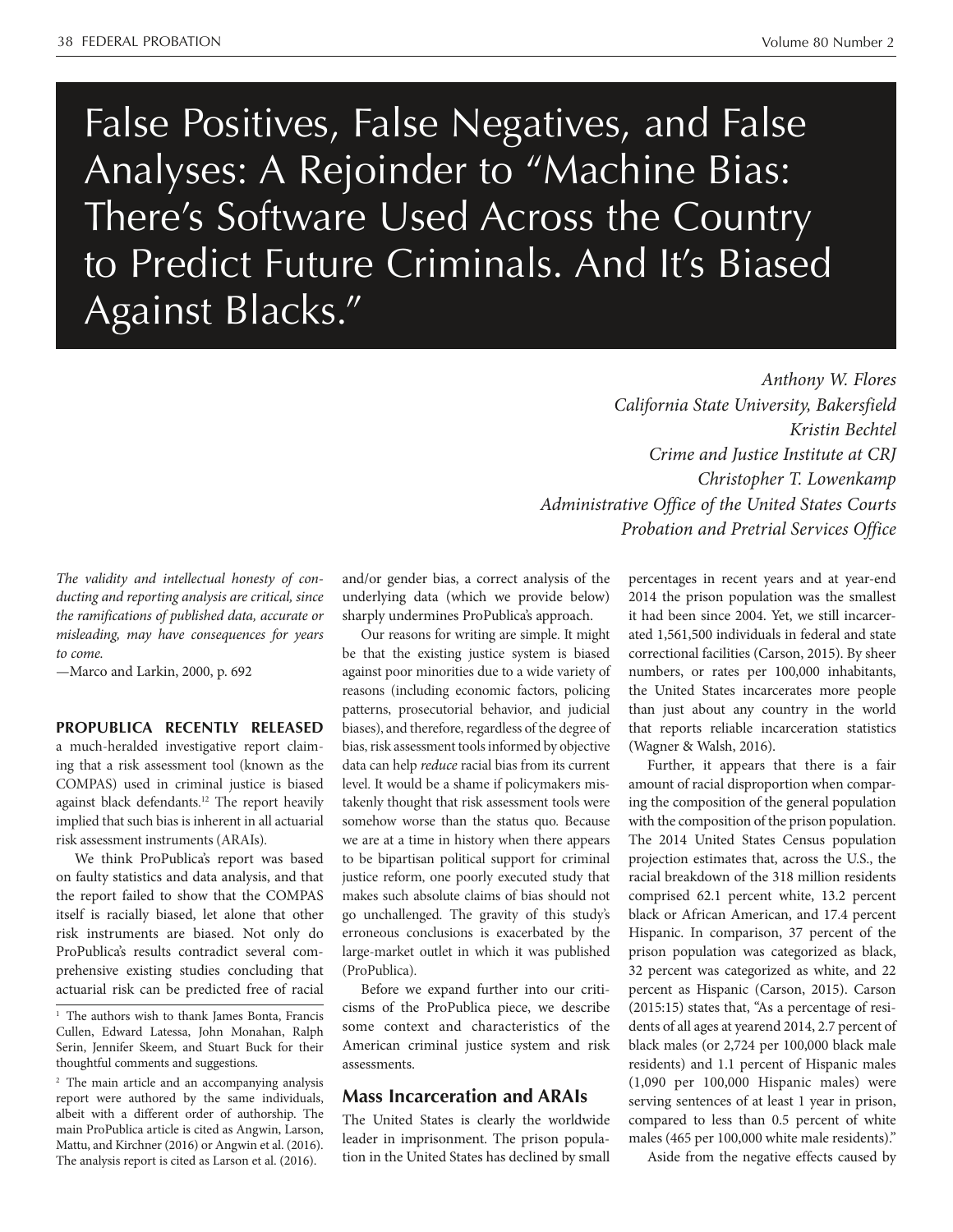imprisonment, there is a massive financial cost that extends beyond official correctional budgets. A recent report by The Vera Institute of Justice (Henrichson & Delaney, 2012) indicated that the cost of prison operations (including such things as pension and insurance contributions, capital costs, legal fees, and administrative fees) in 40 states participating in their study was 39.5 billion (with a b) dollars per year. The financial and human costs, and perhaps absurdity, of these practices have become so obvious that there has been bipartisan support for efforts to develop solutions to reduce the amount of money spent on incarceration and the number of lives negatively impacted by incarceration (Skeem & Lowenkamp, 2016b).

An example of one such effort has been the investigation of the use of ARAIs to partially inform decisions related to sentencing and other correctional decisions. Whether it is appropriate to use ARAIs in criminal justice settings is a popular debate. However, as Imrey and Dawid  $(2015:18)^3$  note, the debates and "... considerations [of using ARAIs in such settings] are properly functions of social policy, not statistical inference." That is, there might be much to debate about how and why we would *use* valid ARAIs. The issue that is no longer up for debate is that ARAIs predict outcomes more strongly and accurately than professional judgment alone. Several studies and meta-analyses have reached similar conclusions indicating that actuarial risk assessments are superior to unstructured professional judgment in terms of predicting the likelihood of both general recidivism and even specific recidivism outcomes (Grove, Zald, Lebow, Snitz, & Nelson, 2000), including future sex offending (Hanson & Morton-Bourgon, 2009). Noteworthy research on the predictive accuracy of risk assessments can be attributed to Meehl (1954) and Grove et al. (2000), including the oft-cited and comprehensive review of risk assessments from Andrews, Bonta, and Wormith (2006).

Given that this research often goes unrecognized by those concluding that ARAIs cannot be relied upon to predict outcomes, it is relevant to clarify what the potential consequences are for ignoring (presumably unintentionally) a vast body of research on the performance of ARAIs. Specifically, the implications could be as serious as dismissing the use of risk assessments outright. This type of abrupt response and return to subjective

judgment would be unethical, and one poorly informed statement should not replace over 60 years of research in which consistent findings are produced in support of ARAIs.

ARAIs are intended to inform objective decision-making, so proper administration of the instrument and clear guidance on what information risk assessments are capable of reliably providing for a target population are relevant points of discussion. What is equally important is that the development of these tools be rigorous and that subsequent tests of their performance in predicting recidivism include independent evaluations. Finally, critiques of risk assessments, including questions about racial bias, should be properly conducted and described. Thankfully, there are empirical standards for testing whether assessments are biased—standards that were not discussed or applied in the ProPublica pieces.

One of the more common concerns that arise in the discourse on the use of risk assessment in correctional and sentencing contexts is racial bias. Given the racial disproportionality already seen in prison populations (and at other points in the criminal justice process), racial bias is a salient issue for the use of ARAIs or any other method to structure decision-making. But concerns that the use of ARAIs would increase racial disproportionality were drawn from *hypothetical* or *theoretical* linkages and limited empirical evidence between certain risk factors and race (see Skeem & Lowenkamp, 2016a). It is unfortunate that this concern—race-based bias in risk assessment—is threatening to stall sentencing and correctional reform, especially when it is likely, given the racial disproportionality in the correctional system, that minorities could benefit most from unwinding mass incarceration. Still, these concerns over bias *are legitimate*. At the same time, these concerns can and should be *properly* investigated*.* 

In their attempt to investigate test bias of the Northpointe COMPAS across different categories of race, the ProPublica authors constructed four multivariate models. Two models predicted the likelihood that the defendant was classified as high-risk and two estimated the effect of race on the relationship between the COMPAS score and recidivism (any arrest and arrest for a violent offense). The authors conclude that

The score proved remarkably unreliable in forecasting violent crime: Only 20 percent of the people predicted to commit violent crimes actually went on to do so.

When a full range of crimes were taken into

account—including misdemeanors such as driving with an expired license—the algorithm was somewhat more accurate than a coin flip. Of those deemed likely to re-offend, 61 percent were arrested for any subsequent crimes within two years.

We also turned up significant racial disparities, just as Holder feared. In forecasting who would re-offend, the algorithm made mistakes with black and white defendants at roughly the same rate but in very different ways.

The formula was particularly likely to falsely flag black defendants as future criminals, wrongly labeling them this way at almost twice the rate as white defendants. White defendants were mislabeled as low risk more often than black defendants.

We appreciate that Angwin et al. (2016) made their data available for subsequent analyses by other researchers but take issue with how they analyzed the data and, consequently, their conclusions. Before we proceed further, we want to make it clear that we are not supporting or endorsing the idea of using risk assessment at sentencing (although we do support its use at certain decision points in the correctional system) nor are we advocating for the Northpointe COMPAS. We also are not making any blanket statements about race, test bias, and all ARAIs. With the previous qualifications, we present five concerns that we have with the analyses (Larson, Mattu, Kirchner, & Angwin, 2016) and the accompanying article by Angwin et al. (2016).

# **Criticisms of Angwin et al. (2016)**

First, Angwin et al. (2016) conducted a study on a sample of pretrial defendants to determine if an instrument (the COMPAS) was biased when that instrument was not designed for use on pretrial defendants. Specifically, the COMPAS scales were developed upon and for individuals on post-disposition supervision. Further, the original sample for the ProPublica study also comprised probation and parole clients; however, Larson et al. (2016) excluded these relevant subjects from the study but failed to provide a detailed and acceptable reason for doing so. The sample they used (and shared for subsequent analysis) included only pretrial defendants, i.e., offenders who have not been convicted of the offenses for which they are being detained. This is a relevant distinction, as ARAIs that are intended to predict

<sup>&</sup>lt;sup>3</sup> Also see Dawid, 2014, and Harris, Lowenkamp, & Hilton, 2015.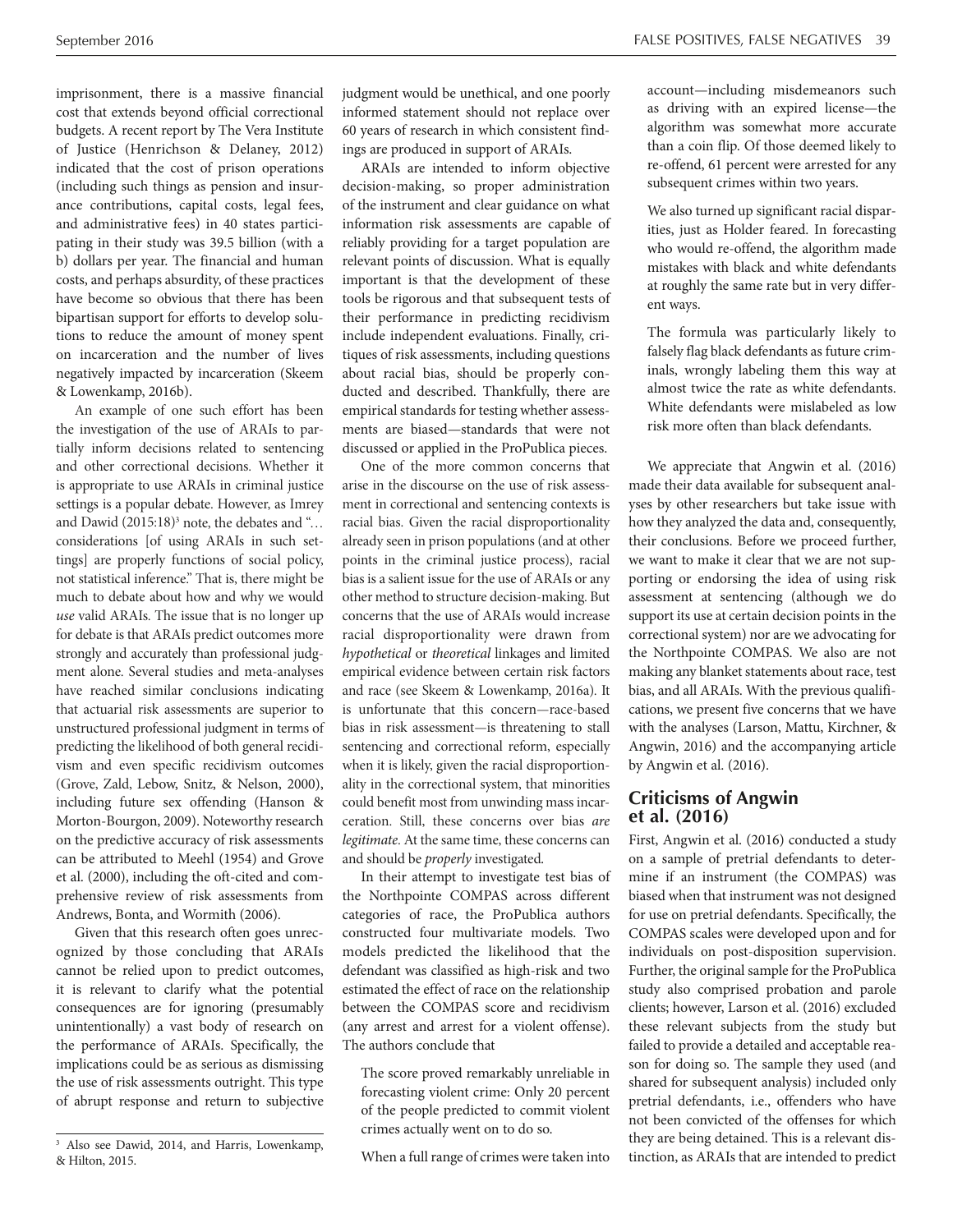general and violent recidivism are typically developed and administered to probationers and parolees. Pretrial ARAIs are intended to predict different outcomes, such as failure to appear, for defendants. However, Larson et al. (2016) removed failure to appear arrests as an outcome measure for their analysis of pretrial defendants.

Additional clarification should be offered related to the COMPAS scales and their use in Broward County, Florida. The COMPAS does have a scale to examine pretrial failure outcomes, and Broward County does administer the pretrial, general recidivism, and violent recidivism scales to pretrial defendants; however, the general and violent recidivism scales are only appropriate for those on post-disposition supervision, when recidivism data would be collected within a specified time frame. The COMPAS validation study that the ProPublica authors cite to justify their definition and interpretation of their measures of recidivism (i.e., Brennan, Dieterich, & Ehret, 2009, p. 25) actually indicates that the COMPAS recidivism scales are intended to predict new offenses with probationer samples. There is no mention that the COMPAS recidivism scales are intended to predict recidivism for pretrial defendants (See page 25 from Brennan, Dieterich, & Ehret, 2009). Note, the purpose of the current study is not to address Broward County's use of the COMPAS scales with pretrial defendants, but we would strongly urge that examinations into the performance of an ARAI begin with a solid understanding of the tool's purpose, target population, and intended outcome(s).

Second, the authors force a dichotomy on the COMPAS. The COMPAS was not made to make absolute predictions about success or failure. Instead, it was designed to inform probabilities of reoffending across three categories of risk (low, medium, and high). Further, in their false positive/false negative analysis the authors collapsed all the moderate and high-risk defendants in the "high" category. The standard for this is to put all the moderate and high-risk defendants in a category and then reverse that and put low and moderate into a collapsed "low" category to observe if there are statistical changes as a result. See Singh (2013) for a methodological primer regarding performance indicators for ARAIs.

Third, the authors equate racial differences in mean scores on a risk assessment instrument (which would be highlighted by their model referenced in number 2 above) with test bias. This is not true—not true at all. See the Standards for Educational and Psychological Testing (discussed in the following point).

Fourth, well-established and accepted standards exist to test for bias in risk assessment. Larson et al. (2016) and Angwin et al. (2016) do not mention—or appear to be aware—that such standards exist. The analysis conducted in the ProPublica article fails to actually test for bias within these standards, which is critical given that this is the main focus of the report. Skeem and Lowenkamp (2016a) cover this issue extensively in their evaluation of the federal Post Conviction Risk Assessment (PCRA) and properly test for predictive bias within the guidelines from Standards for Educational and Psychological Testing. (For more information, see American Educational Research Association, American Psychological Association, and National Council on Measurement in Education, 2014).

Fifth, Larson et al. (2016) overstate the effect of their results and fail to cite the limitations of their study. It is well known—and commonly taught in introductory statistics courses—that even trivial differences can attain statistical significance in large sample sizes. To address this, researchers have several options to select from, including pulling a random but smaller sample of cases from the original sample to conduct the analysis or setting the values to test for significance higher (e.g., p.  $\leq$  05, p  $\leq$  01, p  $\leq$  001) as sample size increases. Larson et al. (2016) take the opposite approach: Even though the interaction terms in their two Cox Regression models do not reach statistical significance *by conventional standards* applied with relatively small samples, the authors interpret a significant difference when  $p = 0.0578$ . Larson et al. (2016) should have considered, with a sample of over 10,000 defendants, a more appropriate significance value (p) of .001. A preferable option would be to focus on effect sizes (with confidence intervals), which convey how large and meaningful a difference is, rather than merely whether it reaches "statistical significance."

We would like to explore one final thought in this section. Some readers might be wondering why anyone should care about our concerns. Discussions about ARAIs, statistics, methods, and test bias may seem complex and uninteresting (we find them rather fascinating). We are at a unique time in history. We are being presented with the chance of a generation—and perhaps a lifetime—to reform sentencing and unwind mass incarceration in a scientific way, and that opportunity is slipping away because of misinformation and misunderstanding about ARAIs. Poorly conducted research or misleading statements can lead to confusion and/or paralysis for those charged with making policy. The quote from a subsequent ProPublica article makes this point (Kirchner, 2016). Relying on the research of Angwin et al. (2016), the chair of the federal defenders legislative committee, David Patton, when being interviewed by Lauren Kirchner, posed the question "Will it be possible to validly measure those things [risk factors] for somebody who is institutionalized?" and stated "We just don't know that such a tool can be developed, or if it can, whether it will exhibit similar racial biases of current tools." In response to these issues, we analyzed a reduced set of data used by Larson et al. (2016); based on our findings, we conclude that the Larson et al. (2016) analysis was misguided and the subsequent conclusions offered by Angwin et al. (2016) are faulty. Below is a description of the methods employed to test for race-based bias with the COMPAS.

# **Methods**

To properly test the COMPAS for race-based bias, we downloaded the dataset comprising only the sample of pretrial defendants (as the probation and parolee data were excluded) and syntax that Larson et al. (2016) used in their analyses. Two separate files were available for analysis. One file contained the information needed to test the relationship between the Northpointe COMPAS and arrest for any crime. The second file contained the information needed to test the relationship between the Northpointe COMPAS and arrest for a violent crime. We made all variable transformations in R using the same syntax as Larson et al. (2016).

We departed from their analysis in the following ways: First, we kept for analysis only those defendants whose race was either black or white. This was done as Larson et al. (2016) only mention bias between black and white defendants and doing so simplifies the analysis and subsequent discussion. This process reduced our sample sizes to 5,278 for the "any arrest" analysis file and 3,967 for the "arrest for a violent offense" analysis file with a two-year follow-up to measure recidivism.

Second, rather than analyze group mean differences to determine if bias exists, we used a framework that tests for bias in the degree of prediction as a function of race and functional form of prediction (i.e., slope and intercept) as a function of race. This framework is based on methods of testing for bias developed,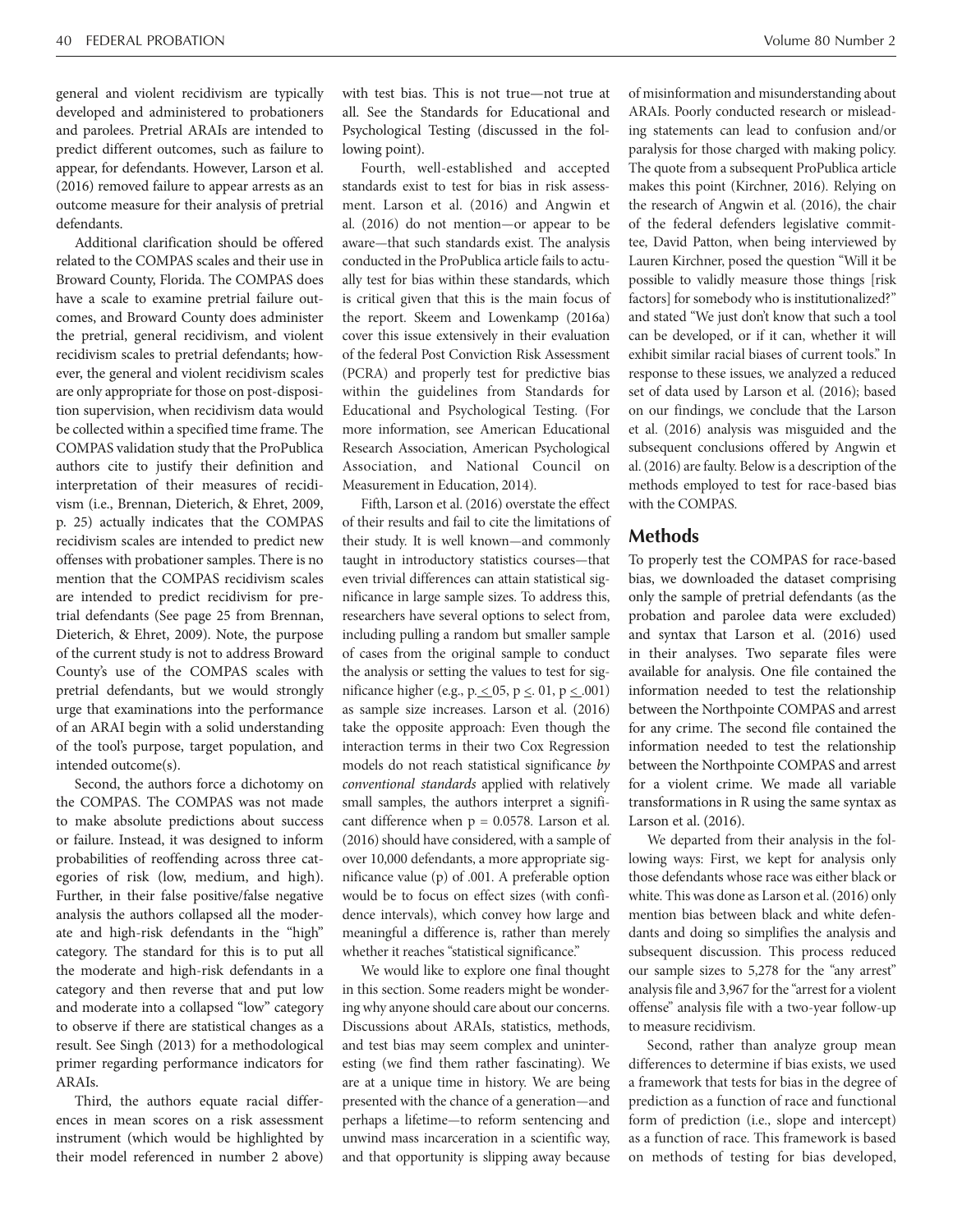recognized, and used in other professions. The framework is reviewed and applied to a risk assessment by Skeem and Lowenkamp (2016a, 2016b) and Skeem, Monahan, and Lowenkamp (2016).

Third, the Northpointe COMPAS decile score was used in all analyses rather than the category ratings (low, medium, high). It should be noted that the results of the analyses were not dependent on the scale of the risk score. The same results were obtained when we used the decile score or the category ratings, and the decile scores provided a more refined or precise estimate than the risk categories (e.g., low, medium, high).

To test for bias in the degree of prediction as a function of race, we calculated AUC-ROC values for the overall sample and for each race.<sup>4</sup> The AUC-ROC values for white and black defendants were then compared using z-tests. We calculated and analyzed AUC-ROC values using any arrest as the outcome measure and then using arrest for a violent offense as the outcome measure.

To test for bias in form as a function of race, we calculated a series of logistic regression models predicting each of the outcomes (first for any arrest and then for arrest for a violent offense). To test for bias in form, we inspected interaction terms between the race and the Northpointe decile score for each outcome of interest. In addition, the magnitude and statistical significance of the coefficient for race was inspected for each outcome.

# **Results**

Initial analyses involved an examination of general recidivism base rates for the sample and then across race. Results of these analyses are presented in Table 1, which shows the base rate of failure (general rearrest) as 47 percent for all defendants, 39 percent for White defendants, and 52 percent for Black defendants. It is important to note that the general recidivism base rate for Black defendants is significantly higher than it is for White defendants specifically, and the overall sample generally. Racial differences in failure rates across race describe the behavior of defendants and the criminal justice system, not assessment bias. Results also indicate that failure rates seem to monotonically increase with the risk categorizations of the COMPAS in that 29-35

percent of low-risk defendants were rearrested (White and Black respectively), 53-56 percent of medium-risk defendants were rearrested (respectively), and 73-75 percent of high-risk defendants were rearrested (also respectively). Note here that while the base rate of general recidivism differed significantly for White and Black arrestees (with Black defendants evidencing higher rearrest rates), the general recidivism failure rates for White and Black defendants are somewhat similar across low-, medium-, and high-risk categorizations.

To explore the predictive fairness of the COMPAS, we first examined whether the degree of the relationship between COMPAS scores and general recidivism varied due to race. Analyses of the degree of accuracy involved AUC-ROC analyses, which are appropriate for accomplishing this goal because they identify the chance (or probability) that a randomly selected arrestee will have a higher COMPAS score than will a randomly selected non-arrestee. AUC-ROC values range from zero to one, with .5 indicating mere chance prediction (or "fifty-fifty"), 1 indicating perfect prediction, and AUC-ROC values of .56, .64, and .71 signifying small, medium, and large predictive benchmark effects, respectively (Rice & Harris, 2005). As an interpretive example, an AUC-ROC value of .71 would translate to a randomly selected arrestee scoring higher on the COMPAS than would a randomly selected non-arrestee 71 percent of the time. If the COMPAS is differentially accurate in its degree of recidivism prediction across race, corresponding z-tests derived from AUC-ROC values for White and Black arrestees will be significantly different from one another. The following analyses are those that comport with accepted standards for determining if a particular test is biased against a particular group.

#### *Degree of Relationship*

In accordance with standard practices in testing for bias on education and psychological tests, the AUC-ROC values were generated and compared for the entire sample and for each group of race. AUC-ROC analyses presented in Table 1 show a moderate to strong degree of predictive accuracy for all defendants, as well as across defendant race. The COMPAS demonstrated a strong degree of accuracy in prediction for all defendants, with an AUC of .71. The AUC estimate for White defendants was .69 and .70 for Black defendants, with no significant difference between values by race. This simple lack of difference in predictive utility for the COMPAS by race contradicts the conclusions reached by Larson et al. (2016).

Table 1 also presents DIF-R values for

## **Failure Rates, AUC-ROC, DIF-R TABLE 1. for General Recidivism**

|                                    | All  | White | <b>Black</b> |  |  |
|------------------------------------|------|-------|--------------|--|--|
| Low                                | 32   | 29    | 35           |  |  |
| Medium                             | 55   | 53    | 56           |  |  |
| High                               | 75   | 73    | 75           |  |  |
| Base Rate*                         | 47   | 39    | 52           |  |  |
| AI/C                               | 0.71 | 0.69  | 0.70         |  |  |
| $DIF-R$                            | 0.73 | 0.65  | 0.70         |  |  |
| $* = \chi^2(2) = 88.85; p < 0.001$ |      |       |              |  |  |

the sample and across race to investigate the dispersion of recidivism base rates across risk categorizations of the COMPAS (as opposed to COMPAS decile score accuracy, which was examined above using AUC-ROC analyses). The values of the dispersion index for risk (or DIF-R) range from one to infinity, with larger values indicating greater accuracy, across and within each risk category as a function of base rate dispersion (Silver, Smith, & Banks, 2000). Results of the DIF-R analyses support the COMPAS risk categorizations as unique from one another and meaningful. The calculated DIF-R values in Table 1 are consistent with those found in other risk assessment studies.

Table 2 shows the degree of prediction for the COMPAS and violent recidivism. Analyses performed were identical to those just presented above in Table 1, save for the different outcome. Failure rates for violent recidivism were 17 percent for the sample, 12 percent for White defendants, and 21 percent for Black defendants. Violent recidivism failure rates across risk categories increased with risk categorization successively, although Black defendants were arrested for a violent offense at a much higher rate than White defendants across all three categories of risk. Again, note that different (higher) violent arrest rates for Black defendants than White defendants is not an indicator of assessment bias. As noted above for general recidivism in Table 1, AUC-ROC analyses show moderate to strong and statistically similar predictive accuracy for both Black and White defendants. Further, DIF-R values for violent arrest evidence acceptable base-rate dispersion for the sample and across race, with slightly better

<sup>4</sup> We chose AUC-ROC as it is recognized as a standard measure in assessing diagnostic accuracy of risk assessments and has properties that make it not affected by base rate or sample size (Rice & Harris, 2005).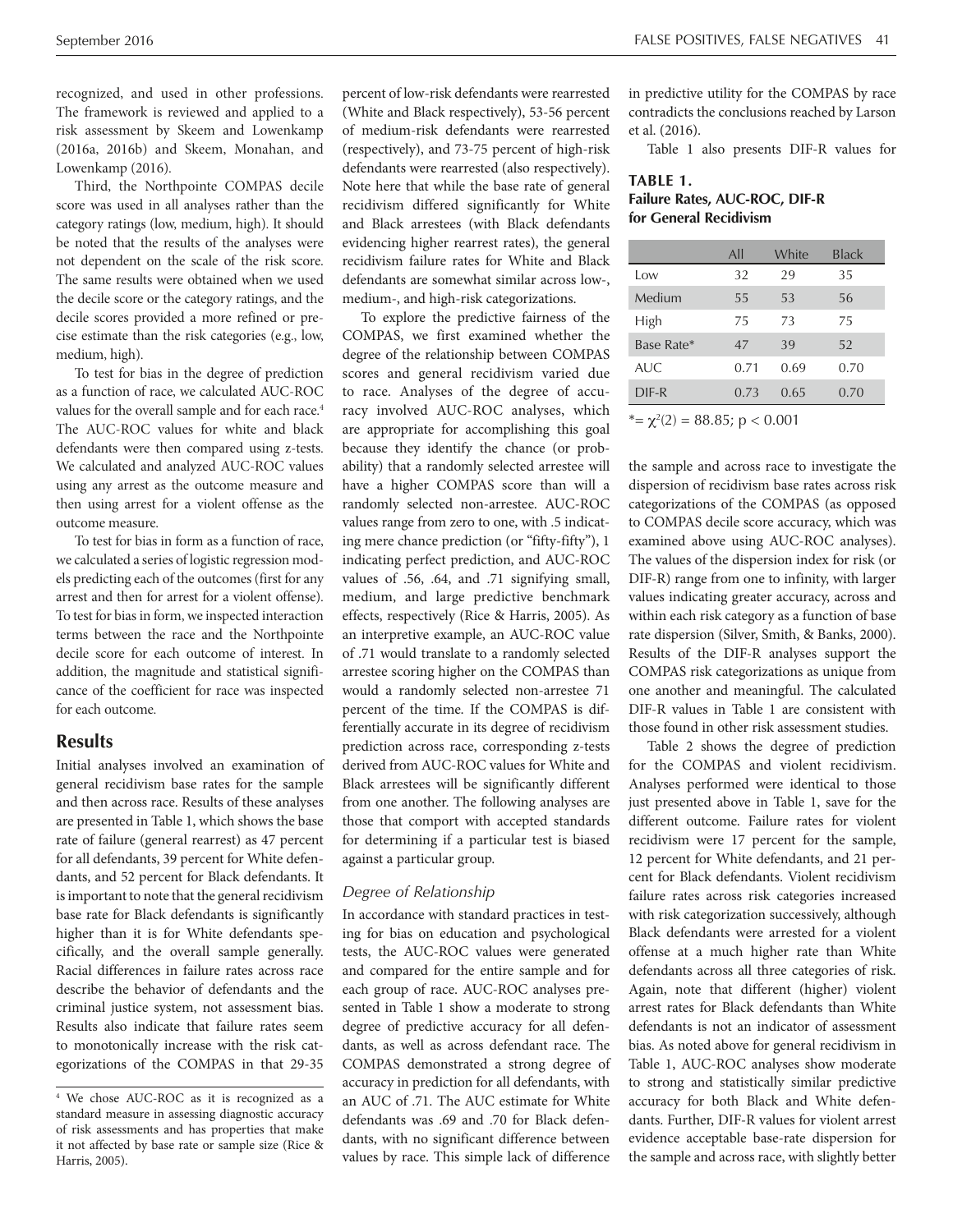#### **TABLE 2.**

#### **Failure Rates, AUC-ROC, DIF-R for Violent Recidivism**

|                   | All  | White | <b>Black</b> |
|-------------------|------|-------|--------------|
| Low               | 11   | 9     | 13           |
| <b>Medium</b>     | 26   | 22    | 27           |
| High              | 45   | 38    | 47           |
| <b>Base Rate*</b> | 17   | 12    | 21           |
| <b>AUC</b>        | 0.71 | 0.68  | 0.70         |
| DIF-R             | 0.63 | 0.47  | 0.64         |

 $* = \chi^2(2) = 49.41; p < 0.001$ 

risk category dispersion for Black defendants.

The above examination of failure rates, degree of predictive accuracy, and base rate dispersion across race fails to support the conclusions of racial bias made by Angwin et al. (2016) and, instead, finds a degree of prediction that is remarkably consistent for both Black and White defendants.

We made the argument above that Angwin et al.'s false positive/false negative analysis of the COMPAS was flawed and present a reanalysis in Tables 3 and 4. When dealing with a risk assessment that provides more than two categories, it is recommended that tests based on a 2×2 contingency table (e.g., positive predictive value, negative predictive value, false positive rate, false negative rate) be run using a specific binning strategy. That is, a decision has to be made on how to create two groups from a three (or more) category risk assessment. Singh et al. (2011) recommend first binning the low cases as the "low-risk group" and comparing them to the moderate and high-risk offenders binned together as the "high-risk group." This would be considered a "rule-in" test. The second binning process involves combining the low and moderaterisk offenders into the "low-risk group" and comparing them to the high-risk offenders (high-risk group). This would be considered a "rule-out" test.

When this process is followed, note that the false positive rates decrease substantially when binning the low and moderate risk cases together and treating them as the "low-risk" group (or the group that would be expected to succeed). In contrast, false negative rates go up in both groups. These two reversals—a decrease in false positive rates and an increase in false negative rates—might be preferred by some, as it limits the number of individuals that are identified as "high-risk." For others with a low tolerance for recidivism

and victimization, the binning process where moderate and high-risk were combined to form the "high-risk" group would be preferred. Regardless, what should be taken away from these tables is the fact that when recommended practices are followed for calculating performance indicators of predictive instruments, a somewhat different pattern of results and conclusions is drawn.

#### *Form of Relationship*

To further investigate Angwin et al.'s rather serious claims of racial bias, subsequent analyses, suggested by accepted testing standards, center on the form of the relationship between recidivism and COMPAS score. More specifically, if the algorithm upon which the COMPAS is based was to perform similarly across race, then the mathematical regression slope and intercept

of that relationship should also be similar across racial subgroups (Aguinis, Culpepper, & Pierce, 2010). Put more simply, we are examining the functional form (slope and intercept) of the relationship between the COMPAS and recidivism to see whether an average COMPAS decile score of *x* corresponds to an average arrest rate of *y*  across race, which is the standard for examining predictive bias.

To investigate the form of the relationship between the COMPAS and recidivism across race, we estimated four logistic regression models for each of the two outcomes (general and violent recidivism) that were then compared to determine whether slope and intercept differences exist between White and Black defendants. Table 5 presents the results of these analyses, showing that Model One predicts arrest with age, gender, and

## **TABLE 3.**

#### **Performance Indicators Low vs. Moderate/High**

| <b>White</b> |        |           |     | <b>Black</b> |      |        |              |
|--------------|--------|-----------|-----|--------------|------|--------|--------------|
|              | Actual |           |     |              |      | Actual |              |
|              |        | <b>NR</b> | R   |              |      | NR     | $\mathsf{R}$ |
| Predicted    | NR     | 999       | 408 | Predicted    | NR   | 873    | 473          |
|              | R      | 282       | 414 |              | R    | 641    | 1188         |
| <b>FN</b>    | 0.50   |           |     | <b>FN</b>    | 0.28 |        |              |
| <b>FP</b>    | 0.22   |           |     | <b>FP</b>    | 0.42 |        |              |
| Sensitivity  | 0.50   |           |     | Sensitivity  | 0.72 |        |              |
| Specificity  | 0.78   |           |     | Specificity  | 0.58 |        |              |
| <b>PPV</b>   | 0.59   |           |     | <b>PPV</b>   | 0.65 |        |              |
| <b>NPV</b>   | 0.71   |           |     | <b>NPV</b>   | 0.65 |        |              |

 $FN$  = False negative rate;  $FP$  = False positive rate;  $PPV$  = Positive predictive value;  $NPV$  = Negative predictive value;  $NR = Not$  recidivist;  $R = Recidivist$ 

## **TABLE 4.**

#### **Performance Indicators Low/Moderate vs. High**

| <b>White</b> |              |      |              | <b>Black</b> |              |      |      |
|--------------|--------------|------|--------------|--------------|--------------|------|------|
|              | Actual       |      |              | Actual       |              |      |      |
|              |              | NR   | $\mathsf{R}$ |              |              | NR   | R    |
| Predicted    | NR           | 1220 | 660          | Predicted    | NR           | 1303 | 1027 |
|              | $\mathsf{R}$ | 61   | 162          |              | $\mathsf{R}$ | 211  | 634  |
| <b>FN</b>    | 0.80         |      |              | <b>FN</b>    | 0.62         |      |      |
| <b>FP</b>    | 0.05         |      |              | <b>FP</b>    | 0.14         |      |      |
| Sensitivity  | 0.20         |      |              | Sensitivity  | 0.38         |      |      |
| Specificity  | 0.95         |      |              | Specificity  | 0.86         |      |      |
| <b>PPV</b>   | 0.73         |      |              | <b>PPV</b>   | 0.75         |      |      |
| <b>NPV</b>   | 0.65         |      |              | <b>NPV</b>   | 0.56         |      |      |

 $FN$  = False negative rate;  $FP$  = False positive rate;  $PPV$  = Positive predictive value;  $NPV$  = Negative predictive value;  $NR = Not$  recidivist;  $R = Recidivist$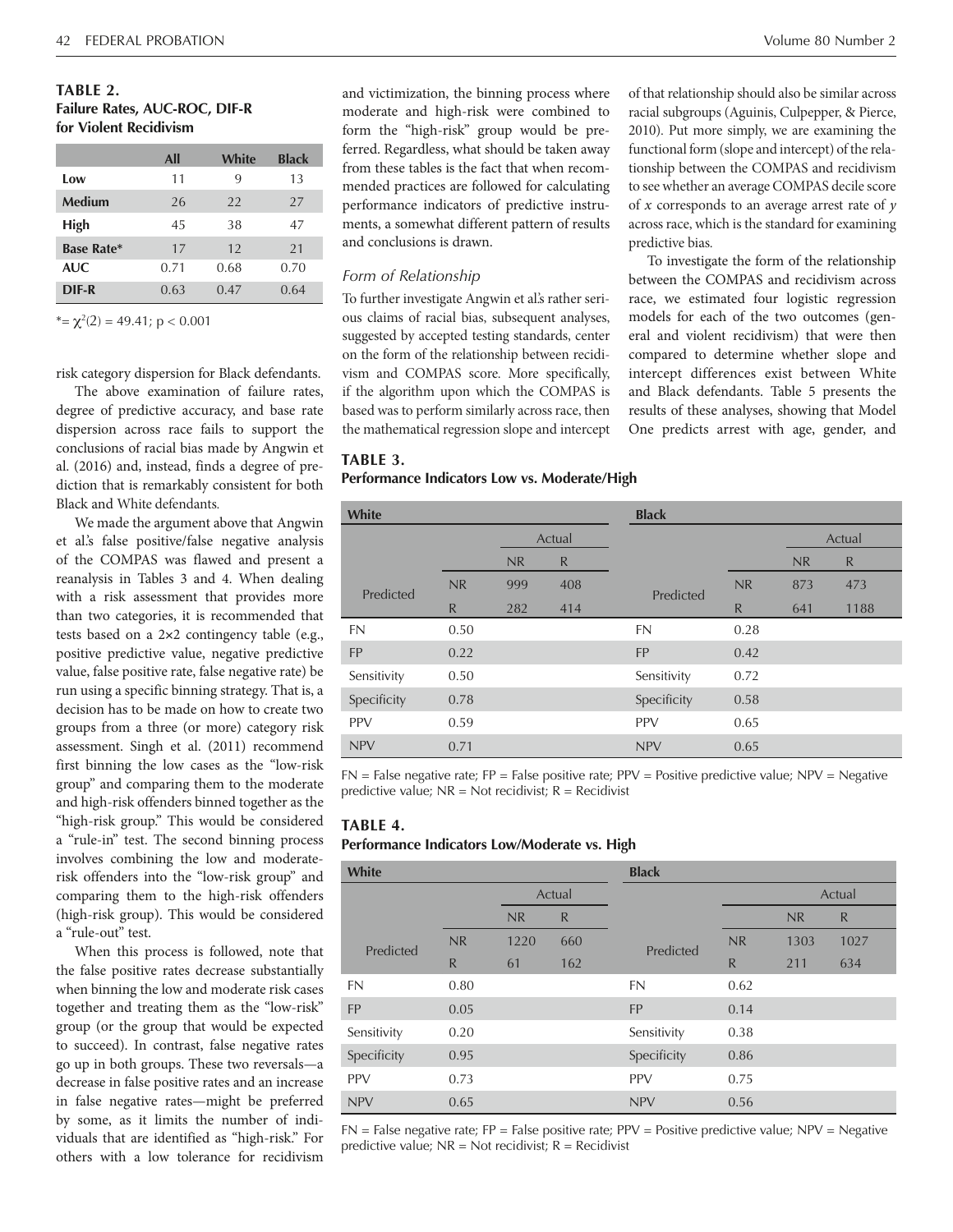Logistic Regression Models Predicting Two-Year General Recidivism (N = 5278) Specifically, the relationship between race and

|                           | <b>Model 1</b>    | Model 2    | Model 3    | Model 4    |
|---------------------------|-------------------|------------|------------|------------|
| Age                       | $0.97*$           | $0.98*$    | $0.99*$    | $0.99*$    |
| <b>Female</b>             | $0.58*$           | $0.60*$    | $0.61*$    | $0.61*$    |
| <b>Black</b>              | $1.45*$           |            | 1.09       | 1.12       |
| <b>NPC Decile</b>         | $\qquad \qquad -$ | $1.30*$    | $1.30*$    | $1.30*$    |
| <b>NPC Decile X Black</b> | $- -$             | --         | --         | 0.99       |
| <b>Constant</b>           | $2.29*$           | $0.42*$    | $0.40*$    | $0.39*$    |
| Chi Square                | 297.68            | 804.42     | 806.13     | 806.19     |
| LL                        | $-3500.37$        | $-3247.00$ | $-3246.14$ | $-3246.11$ |
| Pseudo- $R^2$             | 0.04              | 0.10       | 0.11       | 0.11       |

Note: The two dashes '--' in the table above indicate that the variable was not included in the model.

#### **TABLE 6. Logistic Regression Models Predicting Two-Year Violent Recidivism (N = 3967)**

|                           | <b>Model 1</b> | <b>Model 2</b> | Model 3    | Model 4    |
|---------------------------|----------------|----------------|------------|------------|
| Age                       | $0.96*$        | 0.99           | 1.00       | 1.00       |
| <b>Female</b>             | $0.47*$        | $0.57*$        | $0.57*$    | 0.57       |
| <b>Black</b>              | $1.57*$        | --             | 1.24       | 1.21       |
| <b>NPC Decile</b>         | $- -$          | $1.32*$        | $1.30*$    | $1.30*$    |
| <b>NPC Decile X Black</b> | --             | --             | --         | 1.01       |
| <b>Constant</b>           | 0.66           | $0.09*$        | $0.08*$    | $0.08*$    |
| Chi Square                | 183.53         | 345.34         | 350.49     | 350.52     |
| LL                        | $-1725.6$      | $-1644.70$     | $-1642.12$ | $-1642.11$ |
| Pseudo- $\mathbb{R}^2$    | 0.05           | 0.09           | 0.10       | 0.10       |

Note: The two dashes '--' in the table above indicate that the variable was not included in the model.

race; Model Two predicts arrest with age, gender, and COMPAS decile score; Model Three predicts arrest with age, gender, race, and COMPAS decile score; and Model Four predicts arrest with all of the above variables, including an interaction term for race and COMPAS decile score.

Comparisons across these four models presented in Table 5 reveal two important findings relevant to an investigation of racial bias in assessment. First, an examination of Models Three and Four indicates that the addition of the interaction term between the COMPAS and race is not significant and does not improve the prediction of general recidivism for the model overall. So, the slope of the relationship between the COMPAS and general recidivism is similar for both Black

and White defendants, and race does not moderate the utility of the COMPAS to predict general recidivism. Second, a comparison of Models Two and Three shows that there are no significant racial differences in the intercept (or constant) for the relationship between the COMPAS and general recidivism. Taken together, these findings suggest that there are no significant differences in the functional form of the relationship between the COMPAS and general recidivism for White and Black defendants. A given COMPAS score translates into roughly the same likelihood of recidivism, whether a defendant is Black or White.

Similar analyses were conducted for the relationship between the COMPAS and violent recidivism and these results are presented in Table 6. As above, there is no observed

**TABLE 5.** evidence of assessment bias in these analyses. violent recidivism becomes insignificant once the COMPAS decile score is introduced into the logistic equation. Furthermore, the interaction term between race and COMPAS decile score in Model Four is also insignificant. As above, these findings indicate no difference in the form of the relationship between the COMPAS and violent recidivism for White and Black defendants.

> As a final analysis of predictive fairness by race for the COMPAS, we calculated predicted probabilities of any arrest (general recidivism) based on regression Model Four in Table 5, grouped together those probabilities for each COMPAS decile score, and then displayed the grouped probabilities across race in Figure 1. Examination of this figure shows that the slope of the relationship between the COMPAS and general recidivism does not differ by race, although Black defendants do have higher predicted (and observed) arrest rates. Similarly, we then calculated the predicted probabilities of violent arrest based on Model Four of Table 6, grouped together those probabilities for each COMPAS decile score, and then displayed the grouped probabilities across race in Figure 2. As was observed in Figure 1, the slope of the relationship between COMPAS score and violent arrest does not differ across race (again, although Black defendants have higher predicted violent arrest rates). Taken together, these two figures further support parity in the form of the relationship between the COMPAS and rearrest (general and violent).

> Finally, Figures 3 and 4 visually summarize this study's findings. The bar chart in Figure 3 shows recidivism rates for any arrest by COMPAS risk category (low, medium, and high) and across race. The figure also displays a graphed line showing the percentage of Black defendants in each risk category. The graphed line shows that the percentage of Black defendants increases along with risk categorization, meaning there are more highrisk Black defendants than there are medium risk, and more medium-risk Black defendants than there are low risk. Overall, this means that Black defendants tend to score higher on the COMPAS than White defendants. Alone, this might suggest bias. However, examination of the bar chart shows that subsequent arrest rates increase along with risk categorization for both White and Black defendants and that Black defendants have higher recidivism rates than White defendants across all three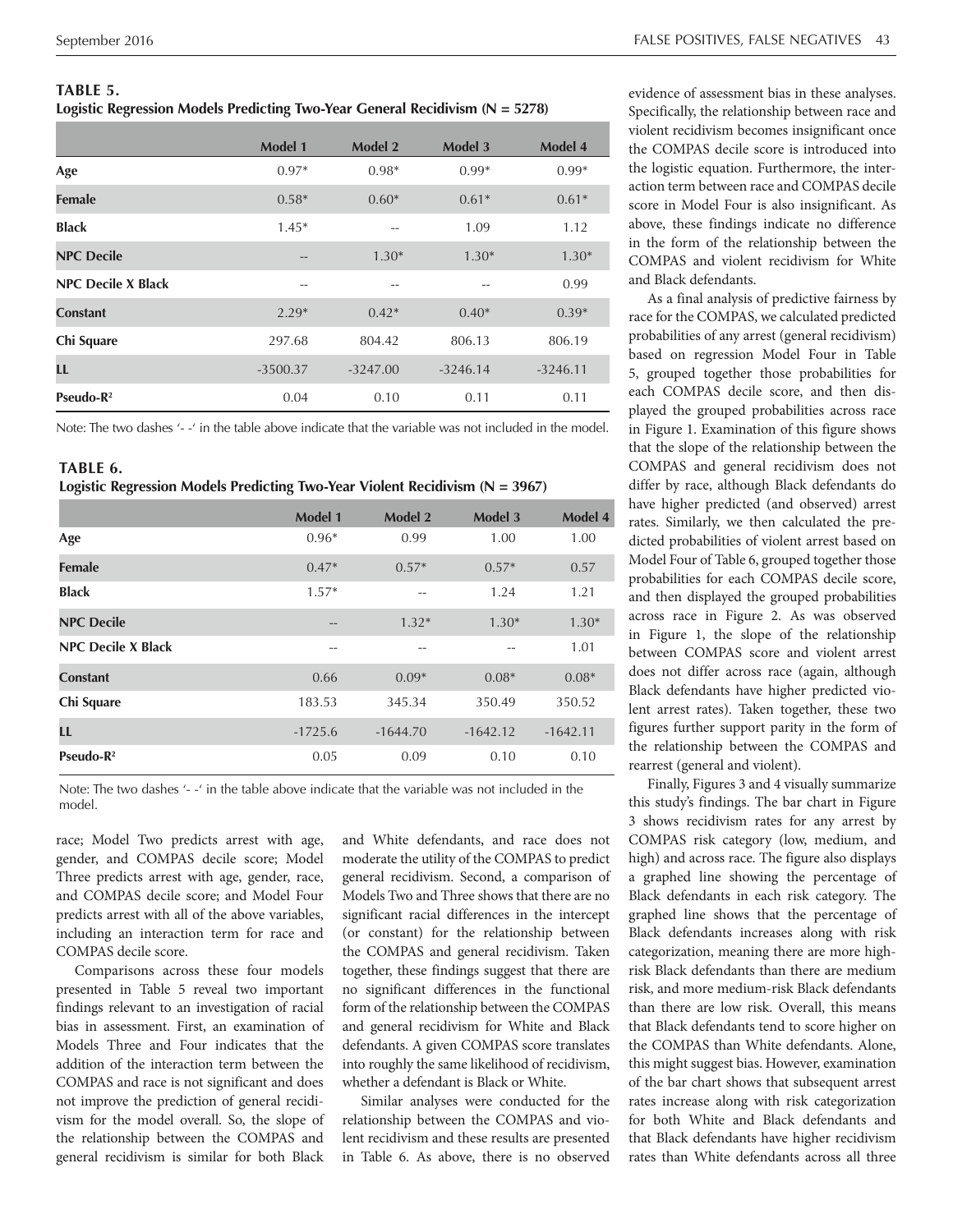#### **FIGURE 1.**

#### **Predicted Probability of Any Arrest by Race**







categories of risk. 

Taken together, the two aspects of this figure show us that, despite the conclusions of Angwin et al. (2016), racial differences in mean risk scores are less indicative of test bias than of true differences in the likelihood of recidivism. The same pattern of findings also holds for violent arrest shown in Figure 4.

# **Discussion**

A recent ProPublica.org article by Angwin et al. (2016) investigated the presence of racial bias in one of the more popular and commonly used

#### **FIGURE 3.**

**Recidivism Rates by Race and Percent Black in Each Risk Category—Any Arrest** 



# **FIGURE 4. Recidivism Rates by Race and Percent Black in Each Risk Category— Arrest Violent Offense**



actuarial risk assessment instruments, namely the COMPAS. The authors' conclusions are rather obvious given the title of their article: "*There's software used across the country to predict future criminals. And it's biased against Blacks."* However, upon analyzing the same data, we came to a quite different conclusion. This section summarizes the findings of our analyses and then offers insight as to how Angwin et al. (2016) obtained different results. Ultimately, we challenge their understanding of the COMPAS and how it is to be both scored and used, their understanding of research methods and

statistics, and, perhaps, their adherence to their own code of ethics.

Our initial analyses looked at the observed recidivism rates for Black and White defendants for any arrest (general recidivism) and for a violent arrest (violent recidivism). Results indicated that Black defendants were significantly more likely to be arrested for any arrest and for violent arrest. In addition, low-, medium-, and high-risk Black defendants were also rearrested more than their low-, medium-, and high-risk White defendant counterparts (for both any arrest and for violent arrest). Our second set of analyses focused on the degree of accuracy for the COMPAS in predicting any arrest and violent arrest. Our results found the COMPAS to be a good predictor of both types of arrest and, more importantly, to predict outcome equally well (i.e., of moderate degree) across both races. Furthermore, logistic regression analyses conducted to estimate the form of the relationship between the COMPAS and outcome (any arrest and violent arrest) revealed no differences in the slope and intercept, indicating that the COMPAS predicts recidivism in a very similar way for both groups of defendants. Most important, the interaction term between race and COMPAS decile score is not significant and adds no predictive power to the models overall (see Tables 5 and 6). Stated differently, the COMPAS does not predict outcome differently across groups of Black and White defendants—a given COMPAS score translates into roughly the same likelihood of recidivism, regardless of race. This may be seen visually in Figures 1 and 2. Higher mean risk scores do not indicate bias if they correspond with higher arrest rates.

In all instances, we failed to find evidence of predictive bias by race in the COMPAS. Interestingly, these findings are remarkably consistent with existing literature that has also tested for bias in other ARAIs (see Skeem & Lowenkamp, 2016a, 2016b). Had Angwin et al. (2016) conducted a thorough review of rigorous research on test bias, they undoubtedly would have discovered the existence of standards for educational and psychological testing put forth by the American Educational Research Association, the American Psychological Association, and the National Council on Measurement in Education (2014). Because they failed to do so, they also failed to test for bias within these existing standards. Given the gravity of their conclusion for criminal justice policy, this failure is neither acceptable nor excusable.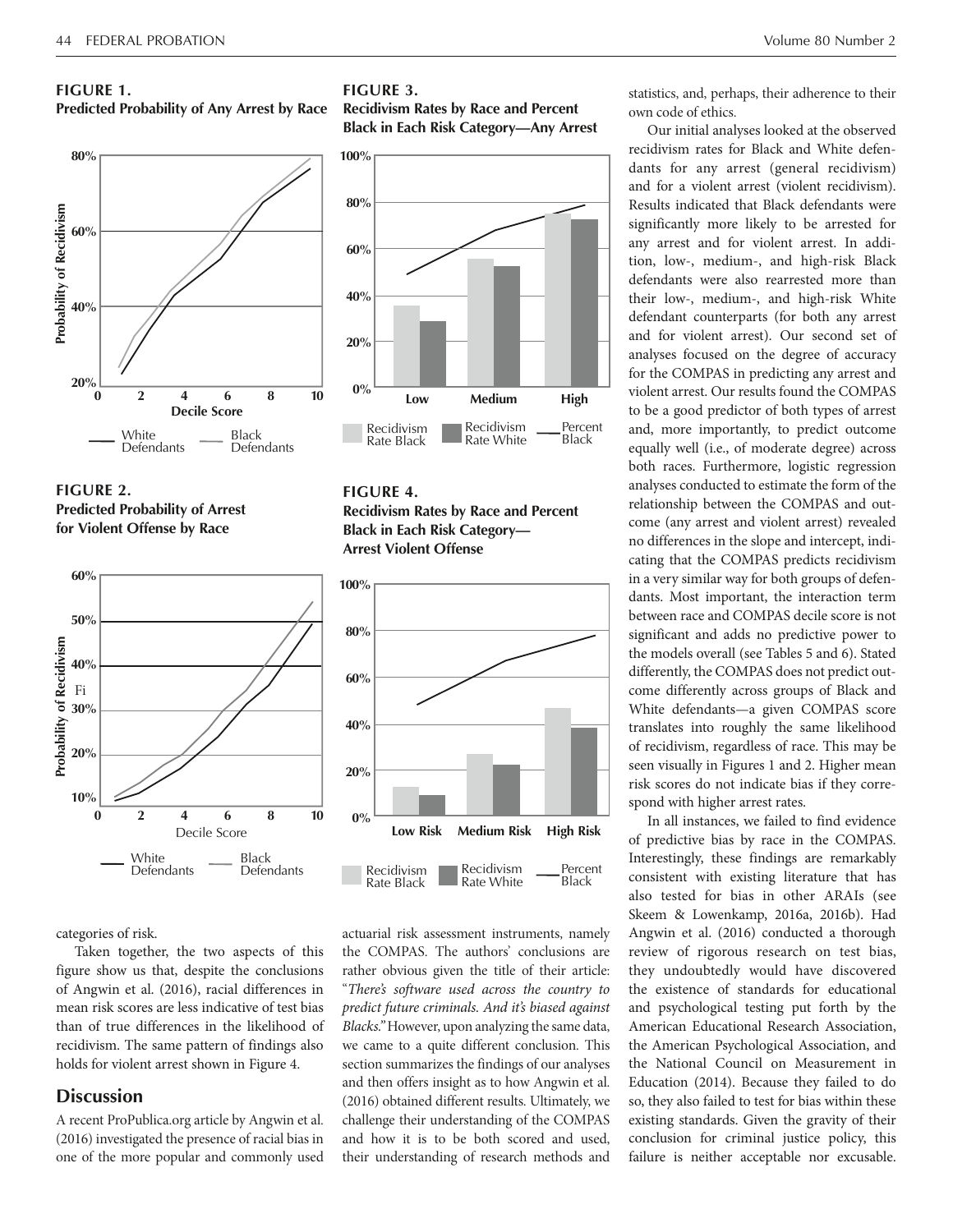However, failing to perform an exhaustive (or even cursory) literature review that might have informed their "study" is just the beginning of Angwin et al.'s (2016) shortcomings.

In addition to applying the COMPAS to an incorrect population (which in and of itself is sufficient grounds to discredit their study), Larson et al. (2016) imposed a false dichotomy on the COMPAS by reducing the risk categorizations into just two groups defined by the binary categorization of recidivist or non-recidivist. While it is problematic that they collapsed medium- and high-risk defendants into one category that was then compared against the low-risk defendants, more problematic is their interpretation of what information COMPAS scores provide (Singh, 2013). Just as medicine uses actuaries to inform patient prognoses and the auto insurance industry uses actuaries to inform probabilities of risky driving behavior, the COMPAS is based on an actuary designed to inform the probability of recidivism across its three stated risk categories. To expect the COMPAS to do otherwise would be analogous to expecting an insurance agent to make absolute determinations of who will be involved in an accident and who won't. Actuaries just don't work that way. This error discredits their main finding that Black defendants were more likely to be incorrectly identified as recidivists (false positives) while White defendants were more likely to be misclassified as nonrecidivists (false negatives). Furthermore, our reanalysis of false positives and false negatives also calls into question the validity of their conclusions regarding this method of analysis when an assessment tool comprises more than just two categories (see Tables 3 and 4).

Another of their main conclusions stems from a Cox regression model predicting general recidivism with a number of variables, including an interaction term between race and COMPAS score. In this analysis, they observed a p value of .0578 for the interaction term and then concluded that race moderated the relationship between outcome and COMPAS score. This erroneous conclusion further demonstrates the carelessness in their approach, as .0578 is less than .05—particularly with a sample size of 10,000—only in the world of "data torturing" (see Mills, 1993), where authors are outright looking for something of significance to make their point.

An additional statistical oddity of Larson et al. (2016) concerns the ordering of variables in their general recidivism logistic regression model, in which they predict the COMPAS score with recidivism and a number of other demographic variables. Because assessment scores occur before recidivism, it appears as though they have their independent and dependent variables confused. We're not sure of the logic behind predicting an assessment score with recidivism but we do believe that this analysis is responsible for their conclusion that, somehow, higher average COMPAS scores for Black defendants indicate bias. Given the higher observed recidivism rates for Black defendants, and given the demonstrated validity of the COMPAS, it is nothing short of logical that these defendants evidence higher COMPAS scores (after all, isn't that precisely what the COMPAS is measuring?).

In summary, this research sought to reanalyze the study by Larson et al. (2016), using accepted methods to assess the presence of test bias. Using these accepted methods, we found no evidence of racial bias. Our analysis of Larson et al.'s (2016) data yielded no evidence of racial bias in the COMPAS' prediction of recidivism—in keeping with results for other risk assessment instruments (Skeem & Lowenkamp, in press; 2016a).

We would be remiss if we failed to report the limitations of our re-analysis of the ProPublica analysis. First, we did not completely replicate the ProPublica study, as we excluded those defendants whose race was not white or black. We also did not estimate the survival analysis models. Second, the outcome measure is limited to new arrest. The limitations (as well as strengths) for this measure have been well documented (see Maltz, 1984). Third, the extent to which the findings of this study are generalizable to other samples, jurisdictions, and other instruments is unknown. Finally, while this article was sent out to numerous colleagues for review and input, it was not a blind review and this research is yet to be published in a peer-reviewed journal.

# **Conclusion**

It is noteworthy that the ProPublica code of ethics advises investigative journalists that "when in doubt, ask" numerous times. We feel that Larson et al.'s (2016) omissions and mistakes could have been avoided had they just asked. Perhaps they might have even asked…a criminologist? We certainly respect the mission of ProPublica, which is to "practice and promote investigative journalism in the public interest." However, we also feel that the journalists at ProPublica strayed from their own code of ethics in that they did not present the facts accurately, their presentation of the existing literature was incomplete, and they failed to "ask." We believe the result demonstrates that they are better equipped to report the research news, rather than to make the research news.

We hope that this rejoinder and its consistency with the existing literature provides some comfort (in the form of evidence) to policymakers who have been exposed to misleading information about the reliability, validity, and fairness of ARAIs. At the very least, this article highlights an accepted and legitimate approach that agencies and jurisdictions can use to determine if the ARAI they use, or are considering using, is in fact subject to predictive bias towards a particular group of people. Clearly, ARAIs hold considerable promise for criminal justice reform in that they are capable of better informing what were previously subjective and indefensible criminal justice decisions (Andrews, Bonta, & Wormith, 2006).

# **References**

- Aguinis, H., Culpepper, S. A., & Pierce, C. A. (2010). Revival of test bias research in preemployment testing. *Journal of Applied Psychology, 95,* 648-680.
- American Educational Research Association, American Psychological Association, and National Council on Measurement in Education (2014). The standards for educational and psychological testing. Washington, DC: AERA Publications.
- Andrews, D., Bonta, J., & Wormith, S. (2006). The recent past and near future of risk and/ or need assessment. *Crime and Delinquency, 52(1),* 7-27.
- Angwin, J., Larson, J., Mattu, S., & Kirchner, L. (2016). Machine Bias. There is software that is used across the county to predict future criminals. And it is biased against blacks. Retrieved from: https://www.propublica. org/article/machine-bias-risk-assessmentsin-criminal-sentencing
- Brennan, T., Dietrich, W., & Ehret, B. (2009). Evaluating the predictive validity of the COMPAS risk and needs assessment. *Criminal Justice and Behavior, 36(1),* 21-40.
- Carson, E. A. (2015). Prisoners in 2014. Washington, DC: Bureau of Justice Statistics. Retrieved 10/10/15 from: http://www.bjs. gov/index.cfm?ty=pbdetail&iid=5387
- Dawid, A. P. (2015). Statistical causality from a decision-theoretic perspective. *Annual Review of Statistics and Its Application, 2,*  273-303.
- Grove, W. M., Zald, D. H., Lebow, B. S., Snitz, B. E., Nelson, C. (2000). Clinical versus mechanical prediction: A meta-analysis. Psychological Assessment, *12*, 19-30.